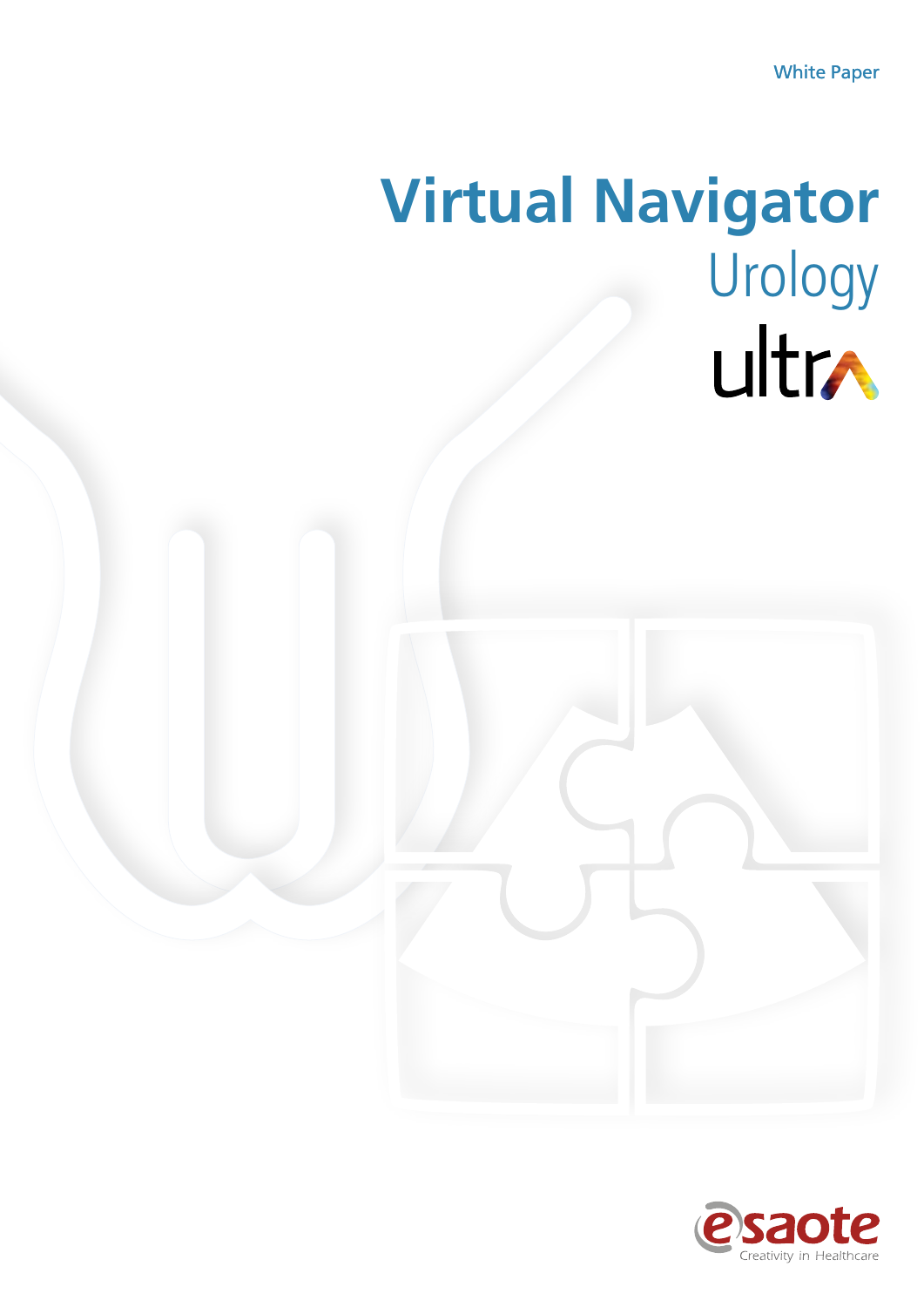

"TRUS guided biopsy is recognised as the standard technique for randomised sampling and multiparametric prostate MRI demonstrated the best sensitivity and specificity among all imaging modalities"

Prof. Giancarlo Bizzarri, Regina Apostolorum Hospital – Albano Laziale, Rome

### **Introduction**

Virtual Navigator is the Esaote's revolutionary technology for fusion imaging that allows CT, MR and PET side-by-side with realtime ultrasound.

Virtual Navigator has all the advantages of different modalities and provides a real-time, low-cost and radiation-free solution that aims to guide operators in diagnosis, everyday clinical practice, interventional procedures, research and teaching.

### Increased Insonation Rates

Esaote Virtual Navigator gives operators the option of performing real-time fusion with multiple second modalities' imaging, adding real-time capabilities to ultrasound such as Doppler, CEUS and Elastography.

Virtual Navigator increases your diagnostic confidence in:

- Visualizing different datasets with Real-time multimodality fusion imaging for diagnosis
- Planning and taking the best scanning and targeting approach
- Guiding the operator during interventional procedures

To test and validate fusion imaging in Urology, Esaote Virtual Navigator system has been employed to display ultrasound scans on a split screen next to matching virtual slices obtained with MRI and to fuse these images together in real-time thereby offering the reliability of ultrasound's high temporal resolution data (Colour/Power Doppler and Elastography) with MRI's high spatial resolution data (T2, DWI and Contrast).

This system is currently used for urology applications with promising results, especially in supporting and guiding biopsy operations and laser thermal ablations in both transperineal and transrectal approaches.

### Real-Time Fusion Imaging: Clinical Solutions for Diagnosis and Intervention in Urology

Esaote Virtual Navigator can be used to guide countless interventional procedures by simulating the position of therapeutic tools with respect to the volumetric representation of body's structure obtained by a wide range of secondary imaging modalities such as MRI (T2 and DWI at the same time) together with 3D Imaging, Doppler, Elastosonography and Contrast Enhanced Ultrasound.

Esaote Virtual Navigator using multi-modality Urology Fusion Imaging allows:

- Reduction of FNR (25-35%) after randomized biopsy (10-12 samples)
- Reduction of 2° and 3° biopsies
- Better correspondence between actual situation and the Gleason score proven in the biopsy
- More reliable information for watchful waiting approach



Real-time ultrasound and MRI co-registration for improved visibility of lesions (Ultrasound, T2 and Diffusion all in one window)



### "The system enables accurate co-registration of real-time TRUS and MRI. The mean time required for co-registration and target delineation is 4 minutes" Prof. Giancarlo Bizzarri, Regina Apostolorum Hospital – Albano Laziale, Rome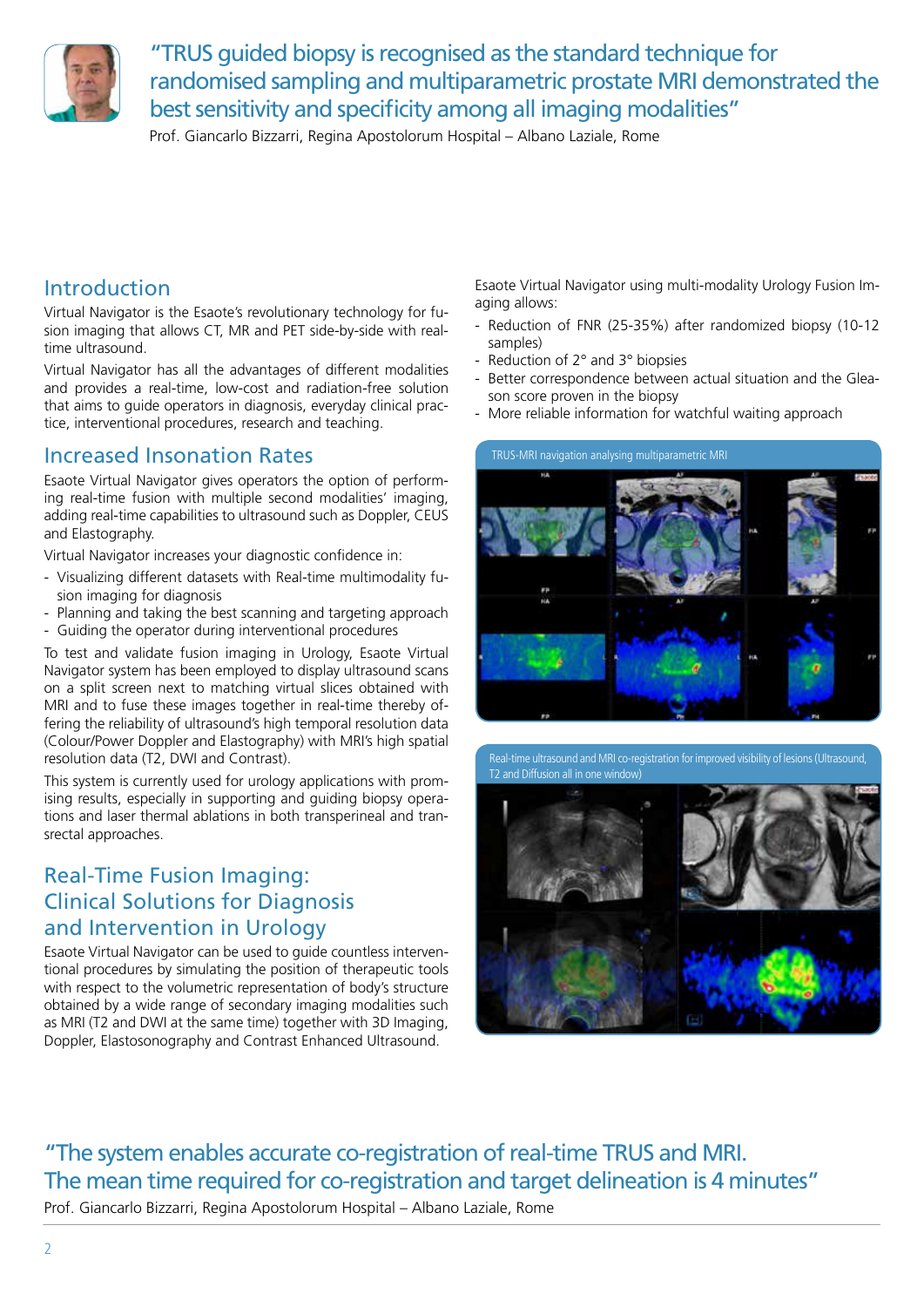

# "TRUS-MRI fusion with Virtual Navigator enables to target the index lesion by needle biopsy for accurate diagnosis with a very fast approach"

MD. Adil Ouzzane (MD, PhD, FEBU), Department of Urology, Polyclinique Sainte-Marguerite, Auxerre (France) Inserm, U1189 Research Lab, Lille (Geance

Real-time ultrasound elastosonography and MRI co-registration for improved lesions characterisation and diagnoses



Real-time needle guidance with ultrasound and multiparametric MRI (T2 and Diffusion)





# Supporting Different Approaches and Clinical Needs with Real-time Fusion Imaging

Esaote Virtual Navigator offers infinite possibilities for patient monitoring, diagnosis and follow-up and is an excellent solution for Interventional Radiologists and Urologists. Different operators perform virtually-guided fusion imaging biopsies with different approaches, such transrectal or transperineal. Dedicated biopsy and ablation kits are available for each probe, with the possibility of tracking the biopsy needle on the 3D display or any other external device.

# Virtual Navigator is an accurate and fast way to perform targeted biopsy

Targeted biopsy with TRUS-MRI fusion is most likely to serve as a selection tool for focal therapy. Thus, mp-MRI of the prostate obtained prior to biopsy in patients with suspected prostate cancer has been shown to be accurate in both anterior and posterior zones of the gland. It has demonstrated high sensitivity ranging from 80 to 90% for index lesion identification. Comparatively to other techniques, Esaote's Virtual Navigator uses a real-time approach in a fast manner.

### Accurate estimation of tumor grade by TRUS-MRI fusion targeted biopsy

Estimation of tumor grade is also of utmost importance and result (concordance of 90%) of MRI-targeted core into the index lesion will be the foremost tool for pathology prediction, more than PSA and its derivate. This is particularly true for anterior cancers and for small lesions regardless of the location.

# User-Defined Protocol for Biopsy and Ablation Procedures

A dedicated environment has been developed to assist the operators during cryotherapy, radiofrequency, microwaves and laser ablation procedures with:

- Manual delineation of lesion margins
- Computed calculation of lesion volume
- Definition of expected necrotic ellipse
- Needle tracking capability for several brands of needle.